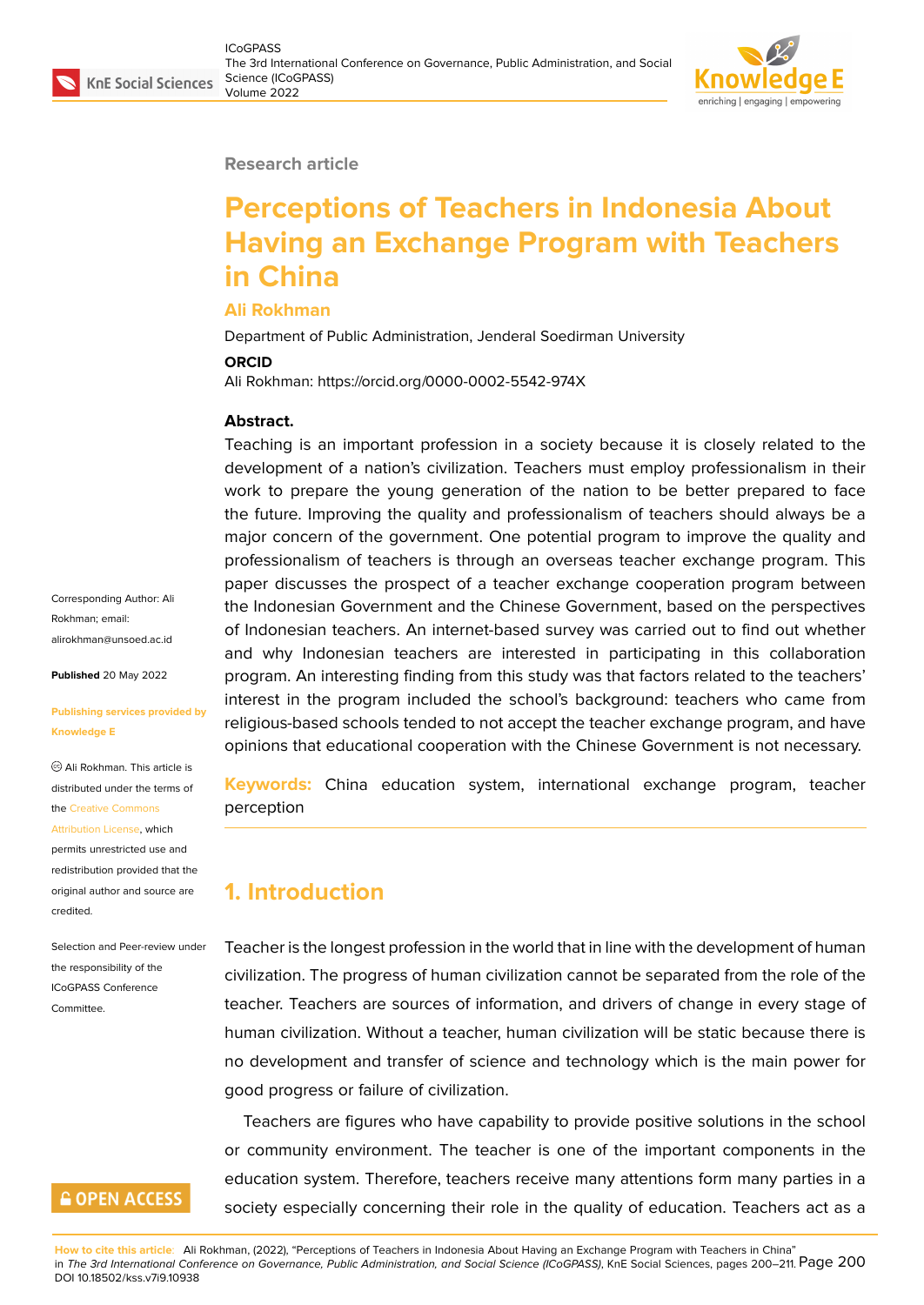major role in education, especially in formal education in schools, as well as non-formal education in a country [1].

Teachers are also agents of change for a society. This is in line with Asep Dendih's opinion, who said that the changing cannot be avoided, including in the world of education. The process of ch[an](#page-9-0)ge needs to be addressed wisely by education practitioners, especially teachers. Teachers have a strategic role in guiding the direction in which education will be taken, and on their role the quality of education is determined. The role as a manager who designs learning, implements it in the classroom, controls student competencies, and creates qualified graduates, is an integrated part that cannot be separated from the teacher [2].

Based on the strategic and importance role of teaching profession, the Government of Indonesia has regulated the quality and professionalism of teachers in a Law Number 14/2005 concernin[g T](#page-9-1)eachers and Lecturers, and the Government Regulation Number 19/2005. A teacher who categorized as a professional educator must have four competencies including: (1) pedagogic competence, (2) personality competence, (3) professional competence and (4) social competence.

In addition to the four competencies as included above, a more complete indicator that a teacher must have to be classified as a professional teacher: (1) Have good teaching skills, (2) Have broad insight, (3) Mastering the curriculum, (4) Mastering learning media, (5) Have good skill in technology, (6) Be a good role model, (7) Have a good personality [3].

To achieve all the indicators as mentioned above, a teacher needs opportunity to develop his competence through various programs and activities. One of the programs is international ex[ch](#page-9-2)ange program. This paper reports on prospect of teacher exchange program to China from teacher's perspective of Indonesia, in relation to the characteristics of the school background, especially religion background. The choice of a religious background is very important because the Indonesian people who have a majority religion of Islam today tend to have a negative perception of the People's Republic of China (PRC) for various reasons.

### **2. Literature review**

#### **2.1. Go Interational and Internationalisation**

According to Cambridge Dictionary go international is a word that expresses a person or organization ready to open to the international world and in line with internationalization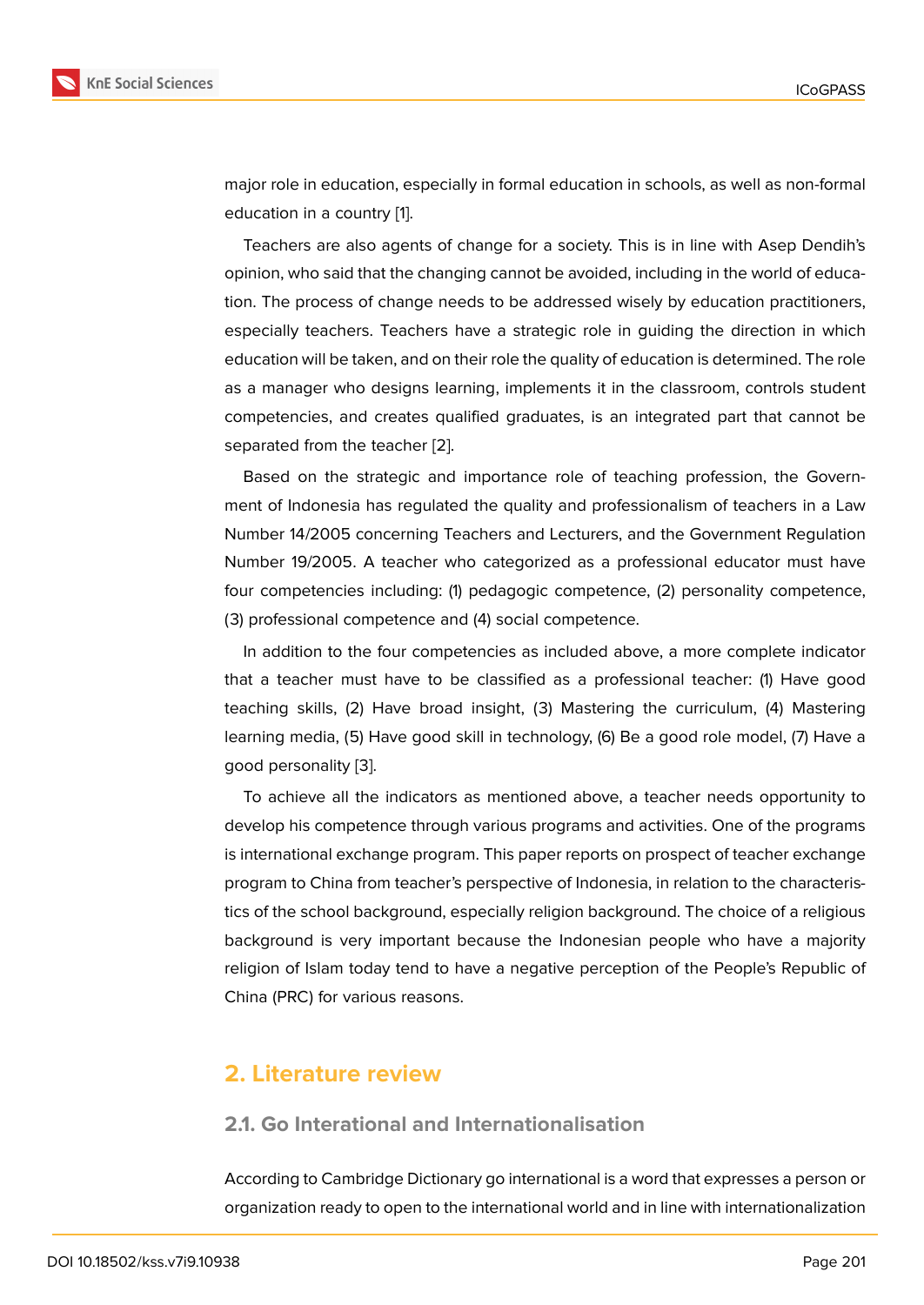mean the action of becoming or making something become international. European Union stated internalization will support and give direction to international activities, and ultimately have impact on and added value for the whole organization, its students, the employees, the surrounding region, and the world of work [4].

Internationalization of education is an effort to develop knowledge, which is then disseminated throughout the world so that the international community will be able to participate in learning, then the knowledge is also applied in th[eir](#page-10-0) respective countries. The point is how to make quality education acceptable to the world [5].

#### **2.2. Teacher Exchange Program**

A teacher exchange is where qualified teachers can swap places with teachers in other countries, typically for a semester / year. It's the perfect opportunity to share ideas and knowledge, as well as learn about educational practices from different countries. It's also a wonderful way to truly appreciate the meaning of the phrase, "walking a mile in someone else's shoes! [6].

In essence, a teacher exchange means that you swap jobs (and even your house or apartment) with another teacher in another part of the world for a specific time. You get to learn how teachers t[eac](#page-10-1)h and students learn in other locations across the globe. You can teach abroad for as little as two weeks to as long as a full academic year.

For some teachers tired of the routine at their home schools, an international teacher exchange is just what they need to get motivated and back on track. At the end of the program, teachers return to their schools and share what they've learned with their colleagues and classrooms, making for a more internationally focused and fulfilling teaching career [7].

A teacher exchange program provides opportunities for teaching professionals with a qualifying degree to teach in partner accredited educational institution abroad. Once they return to th[ei](#page-10-2)r home countries, teachers put what they've learned to work in their own classroom and schools.

Some of the most common benefits of joining a teacher exchange program are: (1) A better understanding of other cultures, (2) Enhanced language skills, (3) Developing new pedagogy ideas, (4) Bringing international perspectives to classroom and schools, (5) Exposure to different education systems and assessment methods, (6) Building an international network [8].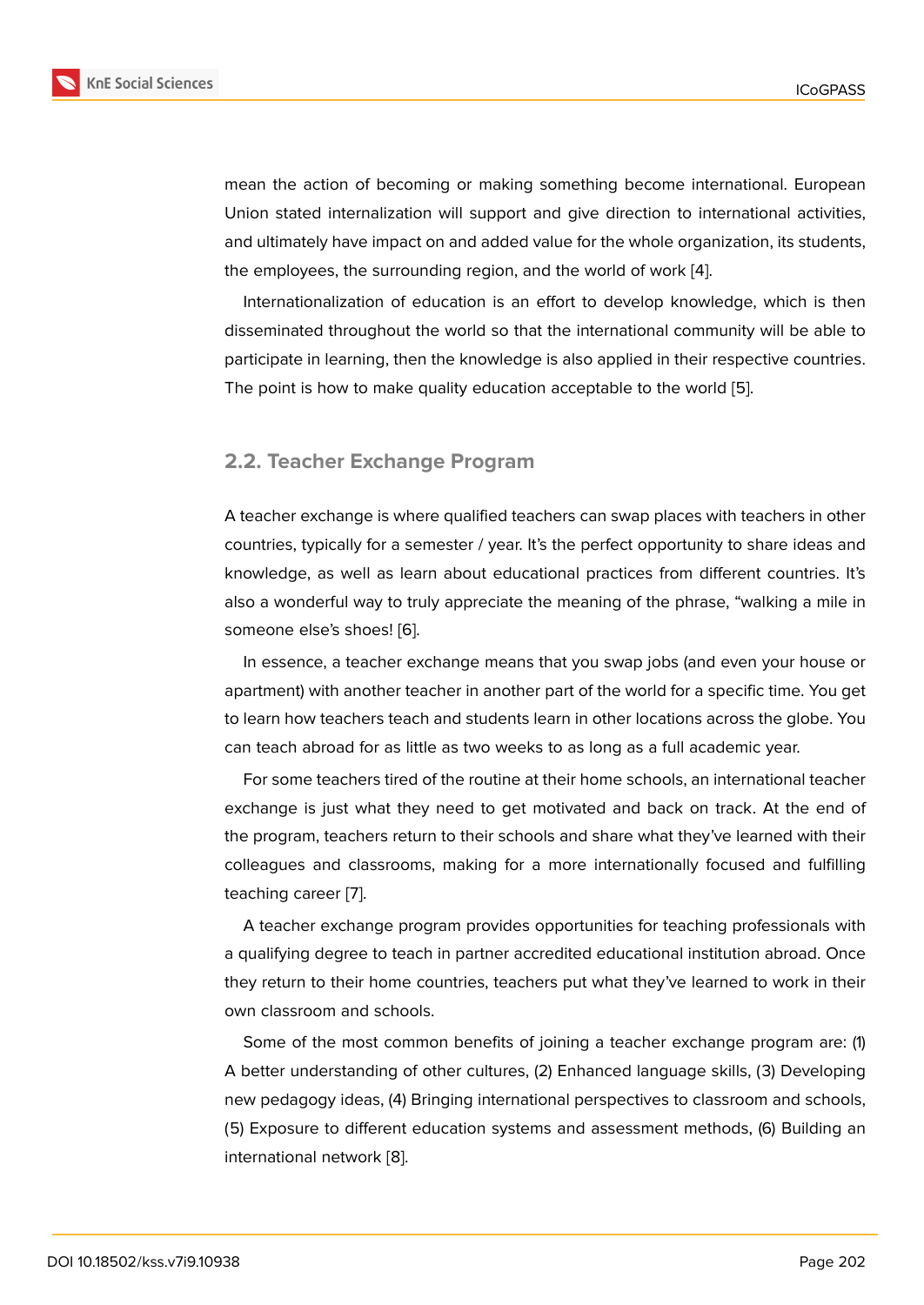#### **2.3. Teacher Perception on Exchange Program**

Perception is a process in human being mind to sensor reality experience of the world. According to Cherry, perception involves both identifying environmental stimuli and actions in response to these stimuli. Through the perceptual process, we get information about the properties and components of the environment that are critical to our survival. Perception not only generates our experience of the world around us; it gives us opportunity us to act within our environment. Perception includes the five senses: touch, sight, sound, smell, and taste. It also includes what is known as proprioception, a set of senses including the ability to identify changes in body positions and movements [9].

Perception is the capacity to see, hear, or become aware of something through the senses. A way of regarding, understanding, or interpreting something; a mental impression. According to the Indonesian Dictionary, perception is a response, di[re](#page-10-3)ct acceptance of an absorption, or is the process of someone knowing things through his five senses [10].

Perception is a process of receiving a stimulus by the individual through the senses or can be called a sensory process. However, the process does not just stop suddenly since the st[imu](#page-10-4)lus is continued to the next process, that is perception process. The process includes sensing after the information is received by the senses where the information is processed and interpreted into a meaningful of perfect perception [11].

Perception is the process of understanding or giving meaning to an information on a stimulus. Stimulus is obtained from the process of sensing objects, events, or relationships between symptoms which are then processed by the brain. The term perce[pt](#page-10-5)ion is usually used to express the experience of an object, or an event experienced. This perception is defined as a process that combines and organizes our sensory data (sensing) to be developed in such a way that we can be aware of our surroundings, including being aware of ourselves [12].

The teacher's perception of the education system is the understanding or giving of meaning that comes from the sens[ing](#page-10-6) process and his experience of the education system.

#### **2.4. Teacher Readiness to Exchange Program**

According to Cambridge University dictionary readiness mean willingness or a state of being prepared for something [13]. Teacher readiness to teacher exchange program mean willingness of teacher to participate into teacher mobility and exchange program.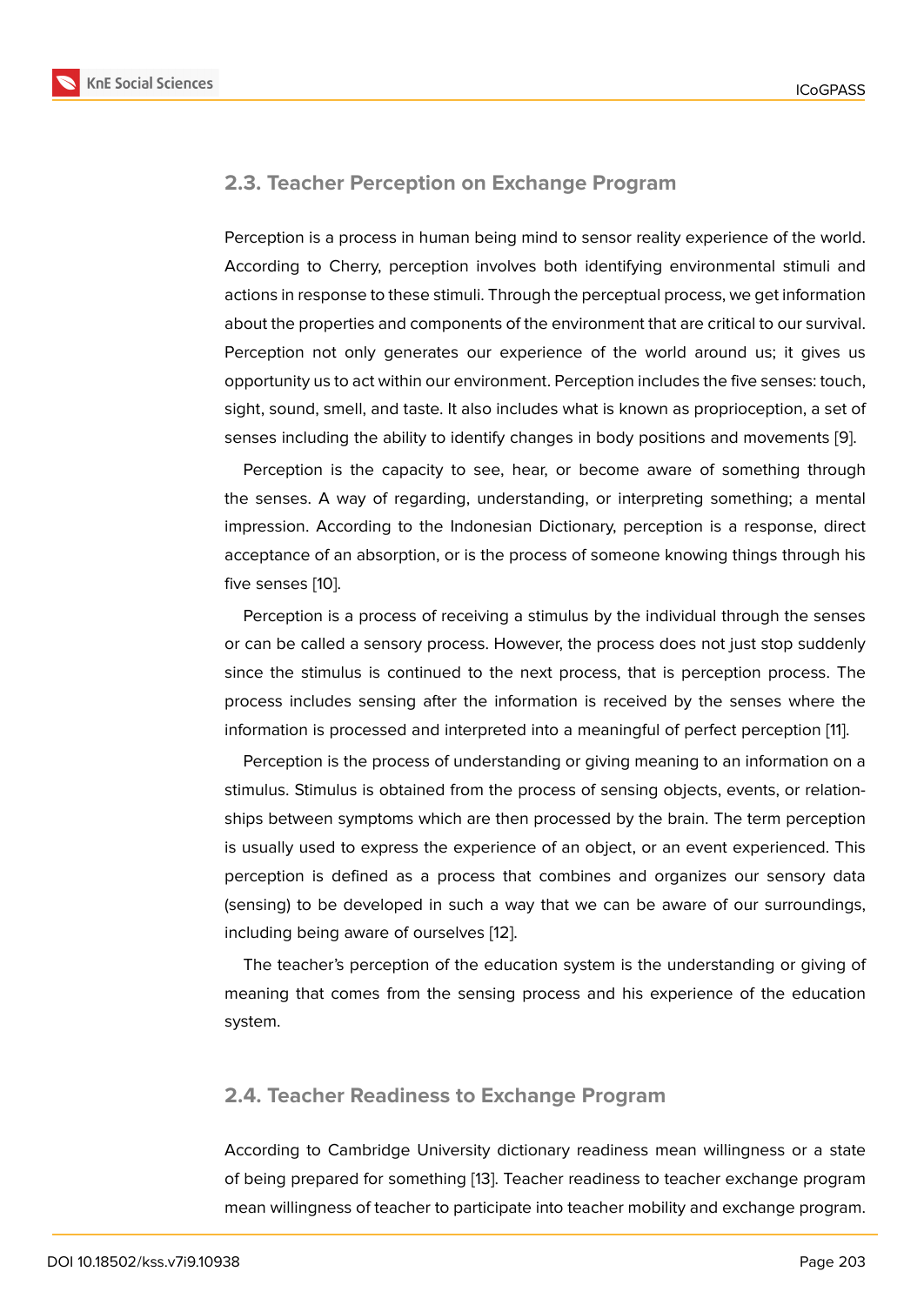According to Rapoport educational exchange programs provide greatly to the major goals of international understanding by fostering an awareness of the shared nature of most human interests. They develop participants' understanding and respect for other people and their cultures, awareness of the increasing global interdependence between peoples and nations, ability to communicate with others, understanding of the requirement for international solidarity and cooperation, and awareness not only of the rights, but also the duties current upon individuals, social groups, and nations towards each other [14].

### **3. Rese[arc](#page-10-7)h Method**

This research used Internet-based research method. Internet-based research refers to any research method that uses the Internet to collect data. Usually, the Web has been used as the means for conducting the study, but e-mail has been used as well. The use of e-mail to collect data dates to the 1980s while the first uses of the Web to collect data started in the mid-1990s. Whereas e-mail is principally limited to survey and questionnaire methodology, the Web, with its ability to use media, can accomplish full experiments and apply a wide variety of research methods. The use of the Internet offers new chances for access to contributors allowing for larger and more various samples [15]. Internet technology was used in this study, especially in the collecting data from respondents by questionnaires or interviews. Respondents filled out online questionnaires through Google Forms by October 2020. While the interviews were conducte[d t](#page-10-8)hrough social media, included WhatsApp application.

This study is quantitative research and used online survey by Google Form. Data were analyzed using descriptive statistical techniques, including mean and frequency distribution [16]. Respondents came from 7 (seven) Senior High Schools (SMA) in Purwokerto, with a total of 110 respondents. Schools are divided into two categories, namely religion-based schools, and non-religious public schools. Religion-based schools consist of; (1) S[MA](#page-10-9) Al Irsyad Purwokerto, (2) SMA Muhammadiyah Purwokerto, (3) SMK Muhammadiyah Purwokerto, (4) Madrasah Aliyah Negeri (MAN) Purwokerto. While nonreligious based schools are (1) SMA Negeri 2 Purwokerto, (2) SMK Telkom Purwokerto, (3) SMA Negeri Banyumas.

List of questions include: (1) how necessary is education cooperation with China Government, (2) are you interested in joining a teacher exchange to China? (3) which education system is better, China or Indonesia?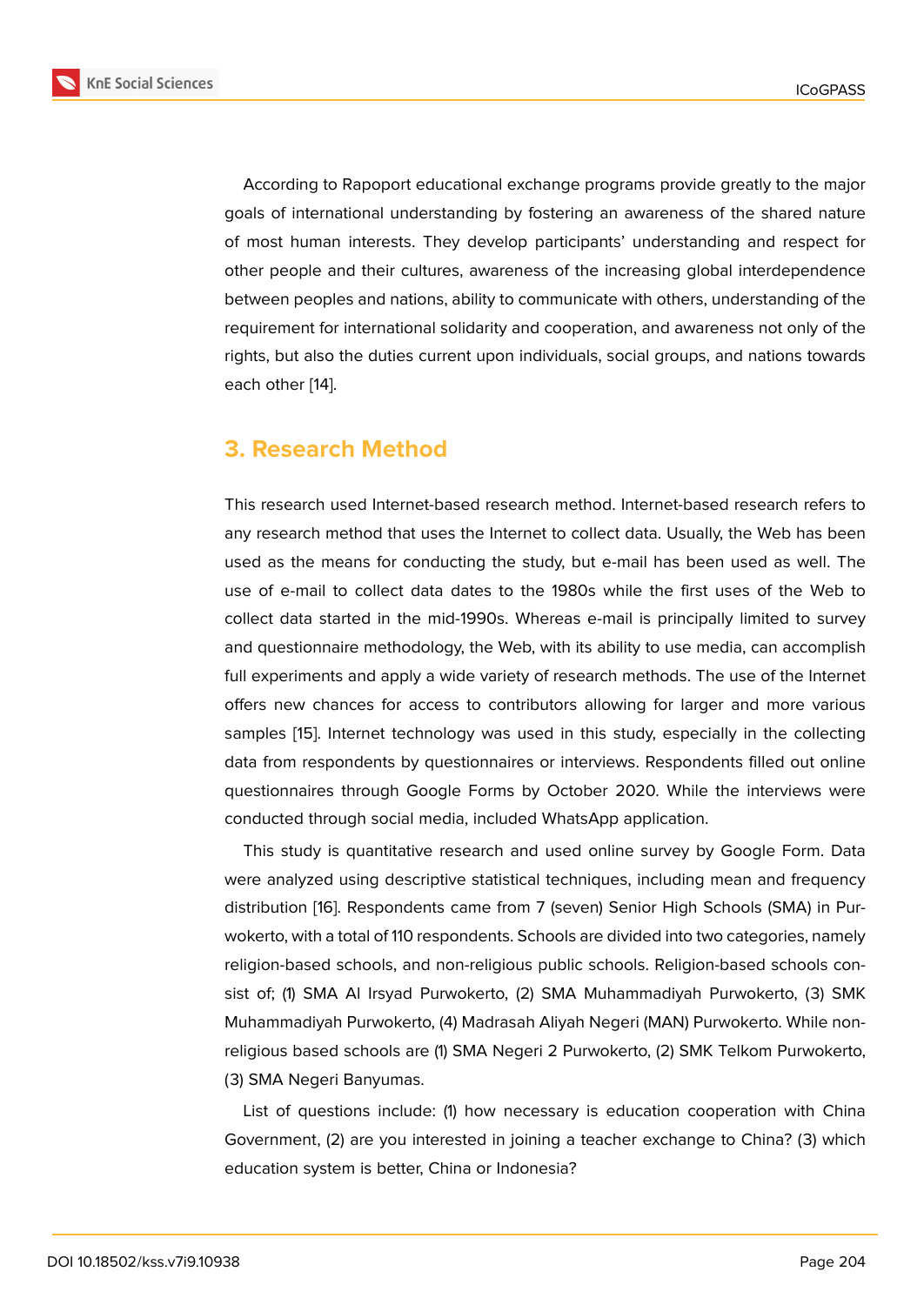

# **4. Result and Discussion**

### **4.1. Respondent Profile**

Total respondent 110 teacher consist of female more than 52 percent while male respondents were 48 percent. The age of the respondents varies greatly. The average age is 37 years. The youngest respondent is 22 years old, while the oldest respondent is 59 years old.

### **4.2. School Background**

This study aims to analyze differences in interests and opinions on teacher exchange cooperation with the Chinese government. Therefore, data on school background is very important. The 110 respondents were divided into two parts, namely, 64 teachers (58 percent) from Islam-based schools, and 26 teachers (42 percent) from non-religious schools.

### **4.3. The importance of Cooperation**



**Figure** 1: The importance of Cooperation.

The Graph above shows that most respondents think that educational cooperation with the Chinese government is quite necessary, namely 40 respondents (44 percent), 31 teachers (28 percent) said it was very necessary, and only 31 teachers (28 percent) stated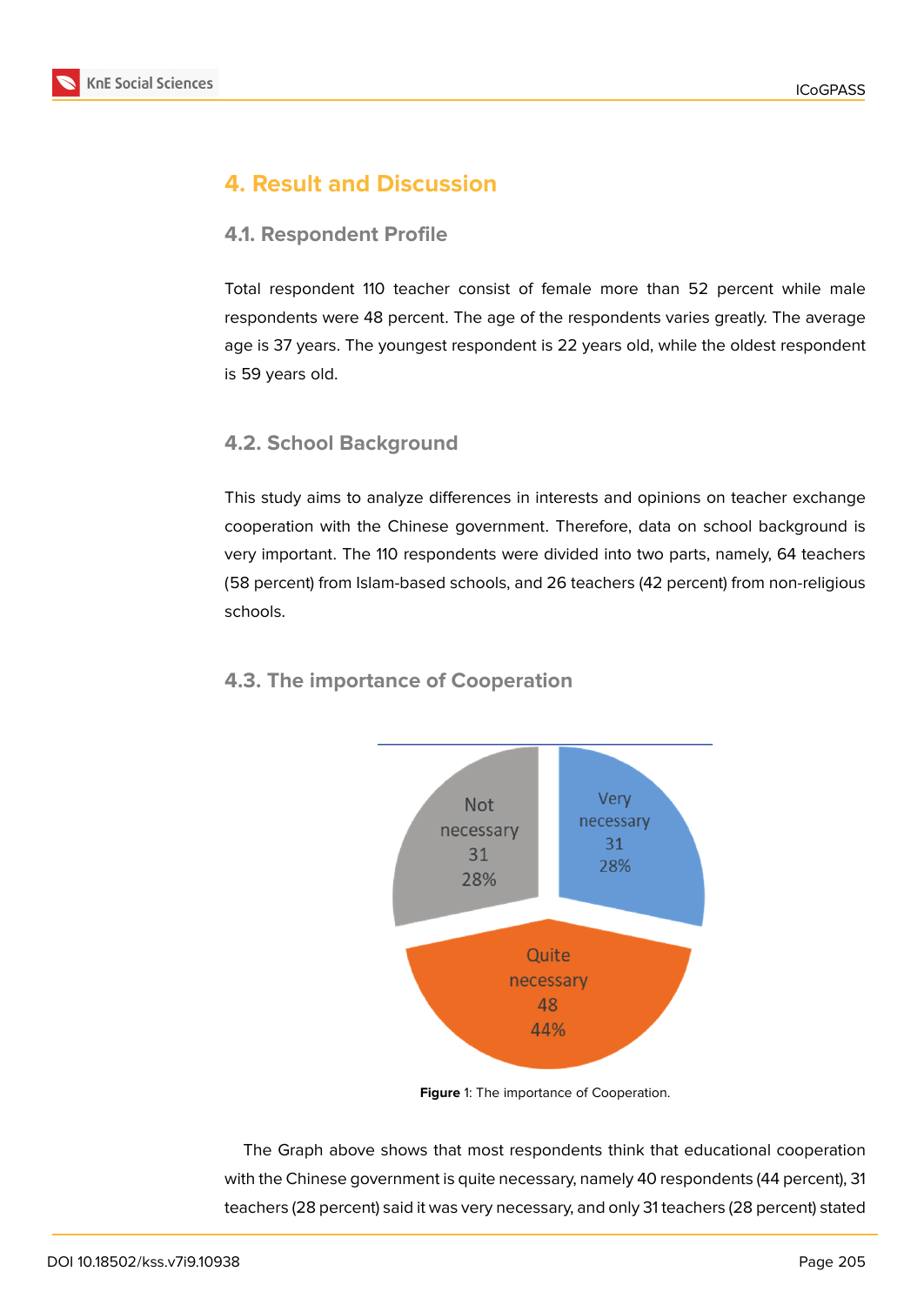

that cooperation Education between the Government of Indonesia and the Government of China is neither important nor needed.

School background is proven to be related to respondents' opinions. As can be seen in the table below. Teachers from religious background schools said that educational cooperation with the Chinese government was not important (35 percent), while for schools with non-religious backgrounds only 17.4 percent said cooperation was not important. Respondents who said that cooperation was very important also came from schools with non-religious backgrounds, namely 34 percent, while those from schools with religious backgrounds were 23.4 percent.

Table 1: The Importance of Education Cooperation and School Background

| <b>School Background</b> | Very<br>important | <b>Important</b> | Not<br><b>Important</b> |
|--------------------------|-------------------|------------------|-------------------------|
| <b>Religious</b>         | 23.4%             | 40.6%            | 35.9%                   |
| Non Religious            | 34.8%             | 47.8%            | 17.4%                   |

#### **4.4. Level of Interested in Exchange Program**

Most respondents (52 percent) stated that they were not interested in joining the teacher exchange cooperation program to China. While those who are interested in participating are 48 percent.

The table below explains, based on school background, respondents who expressed no interest in joining the teacher exchange program to China mostly came from religionbased schools (59.4 percent), while only 41.3 percent came from non-religious schools.

| <b>School Background</b> | Very interested Not interested |       |
|--------------------------|--------------------------------|-------|
| Religious                | 40.6%                          | 59.4% |
| Non-Religious            | 58.7%                          | 41.3% |

Table 2: Interested in Exchange Program and School Background

### **4.5. The Opinion concerning China Education System**

The graph above shows that most respondents (37 percent) stated that the education system in China is better than the education system in Indonesia. Respondents who said the education system between the two countries were no different were 27 percent, and 27 percent of respondents who said they didn't know.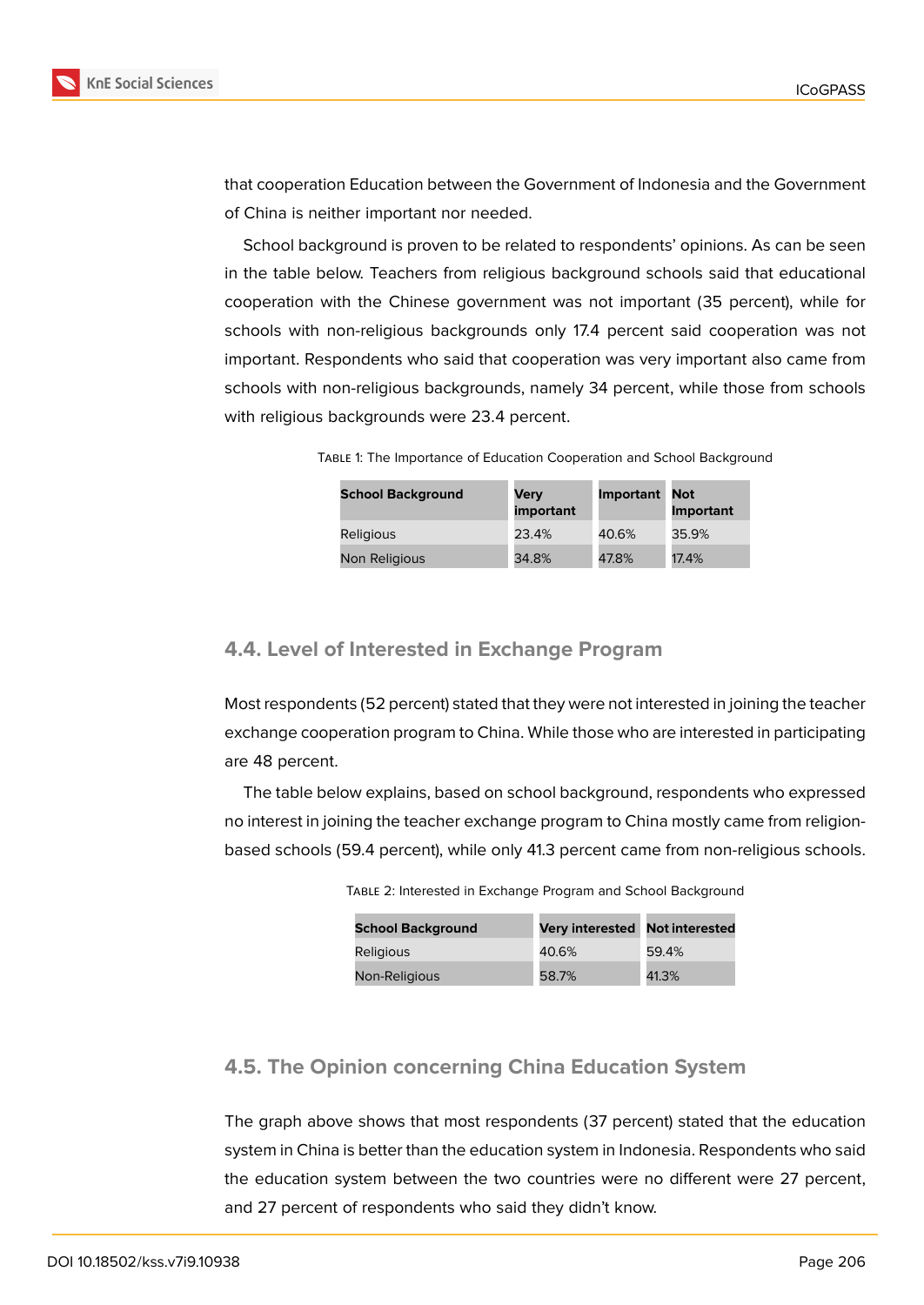



**Figure** 2: The Opinion concerning China Education System.

The table below describes the relationship between respondents' opinions about the education systems of the two countries and their school of origin. An interesting fact was found that respondents who came from religious-based schools stated that the Chinese education system was better than the Indonesian education system, namely 40.6 percent of respondents. Meanwhile, from non-religious schools, only 32.6 percent stated that China's education system was better than Indonesia.

TABLE 3: The Opinion concerning China Education System.

| <b>Education System</b> | <b>School Background</b>              |                                           |  |
|-------------------------|---------------------------------------|-------------------------------------------|--|
|                         | <b>Religious</b><br><b>Background</b> | <b>Non-Religious</b><br><b>Background</b> |  |
| Better than Indonesia   | 40.6%                                 | 32.6%                                     |  |
| Sama as Indonesia       | 21.9%                                 | 32.6%                                     |  |
| Worse than Indonesia    | 10.9%                                 | 6.5%                                      |  |
| Do not know             | 26.6%                                 | 28.3%                                     |  |

### **5. Discussion**

Based on the results of the research as described above, it can be explained that school background can affect teachers' attitudes towards the need for cooperation with the Chinese Government. Teachers from Islamic-based schools stated that there was no need for cooperation in the field of education, especially teacher exchange. On the other hand, teachers from non-Islamic schools tend to agree with educational cooperation with the Chinese government. This fact proves that religious background can influence a person's attitude. If we analyze this more deeply, it is related to the stigma of the Muslim community towards the Chinese government which has a communist ideology. This is in line with the results of the study which stated that some of the negative perceptions of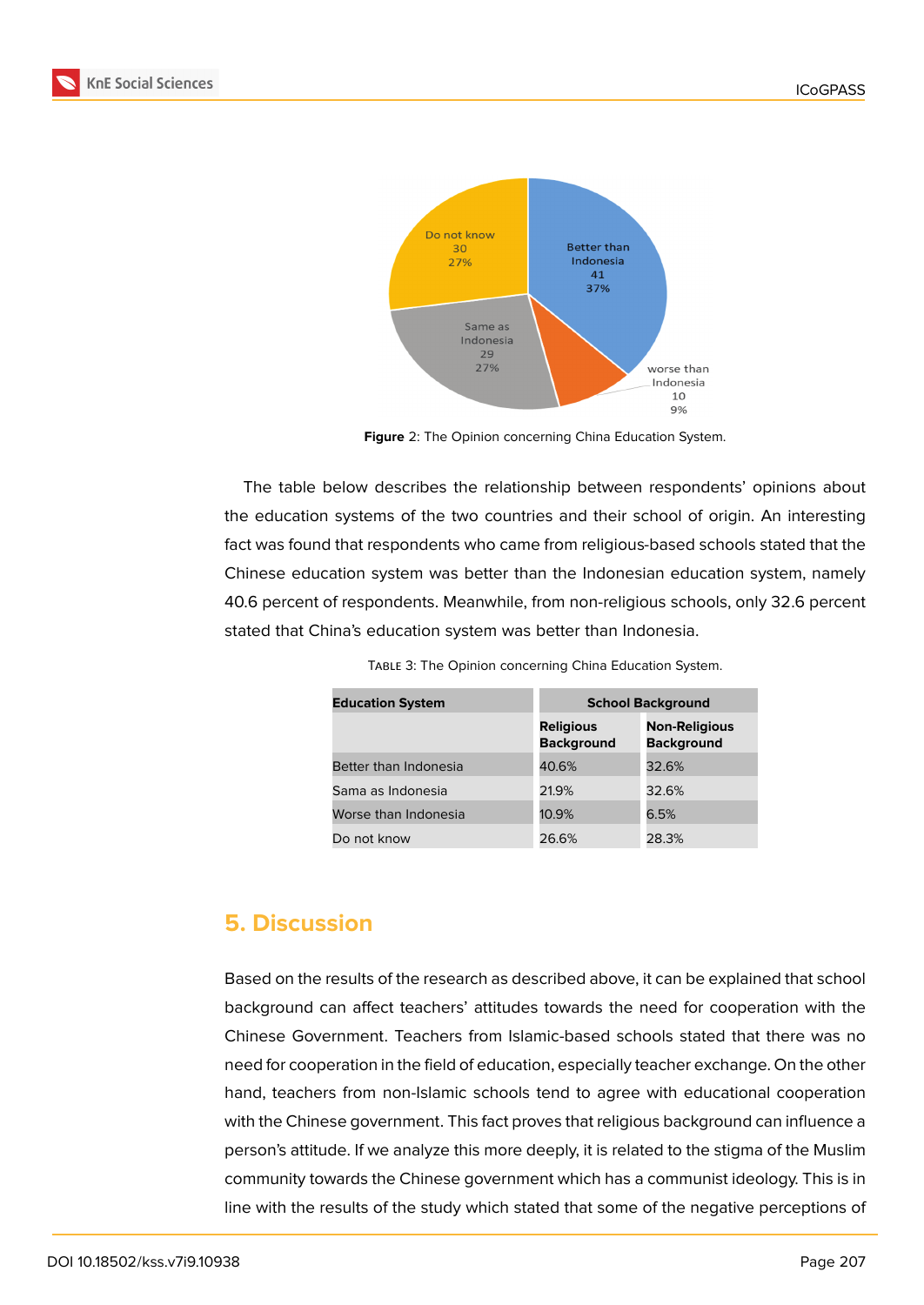the Indonesian Muslim elite regarding the closeness of the two countries were caused by the issue of communism which incised a dark record in the history of the Indonesian state. Fear of the rise of the ideology of communism causes unrest in some people [17].

The suspicion of Muslims against the Chinese government is also caused by the viral information on Indonesian social media that cooperation with the Chinese government is not profitable. This is caused by the media report where the cooperation betw[een](#page-10-10) the Indonesian and Chinese Governments was highlighted, especially in economic and investment sectors. The reason was that China's investment was followed with entry of Chinese workers, as reported by the Indonesian Institute of Sciences (LIPI) that noted increased China's investment in Indonesia. The increase in China's investment in Indonesia was also directly proportional to the increased number of Chinese workers entering into Indonesia. The increased investment that was followed with massive entry of Chinese workers certainly would lead to negative view [18].

The ressistance to China Government is not only for ideological reasons but also for economic reasons. China is considered a threat to the economy of a country and even the world economy. Every country is starting to b[e w](#page-10-11)ary of China's moves by China's widespread expansion through its technological ambitions and foreign aid China against its partner countries so that there is no economic penetration with pressures politics that is detrimental to them. It is not impossible that China's economic ambitions can become a controversial polemic will support western hegemony and replace the position of the United States as a country new imperialism. This phenomenon supported by achievement that China is the second largest economic giant in the world. Its GDP reached RMB 82 trillion in 2017, a very significant increase from 2015 which reached 68.91 trillion yuan and thousands of times compared to the GDP in 1978 which only reached 364.5 billion yuan. Indeed, its per capita income is still far from that of developed countries. In 2017, China's per capita income only reached US\$9,481.88, ranking 70th in the world, after the large GDP was divided by a population of almost 1.4 billion, approximately five times the population of Indonesia [19].

China's rapid economic growth has a very significant impact on several countries in the Asian region, including Indonesia. The China's economic growth can provide more opportunities for bilateral cooperation between China and [Asia](#page-11-0)n countries, especially in economic cooperation as an important trading partner. This will increase the value of trade between China and countries in the Asian region. Included in the trade in Covid-19 vaccines. China is also the largest economic growth actor in the region. Not only electronics products, but many other Chinese products have also been exported to Asian countries for a long time and dominate the market. The rapid growth of China's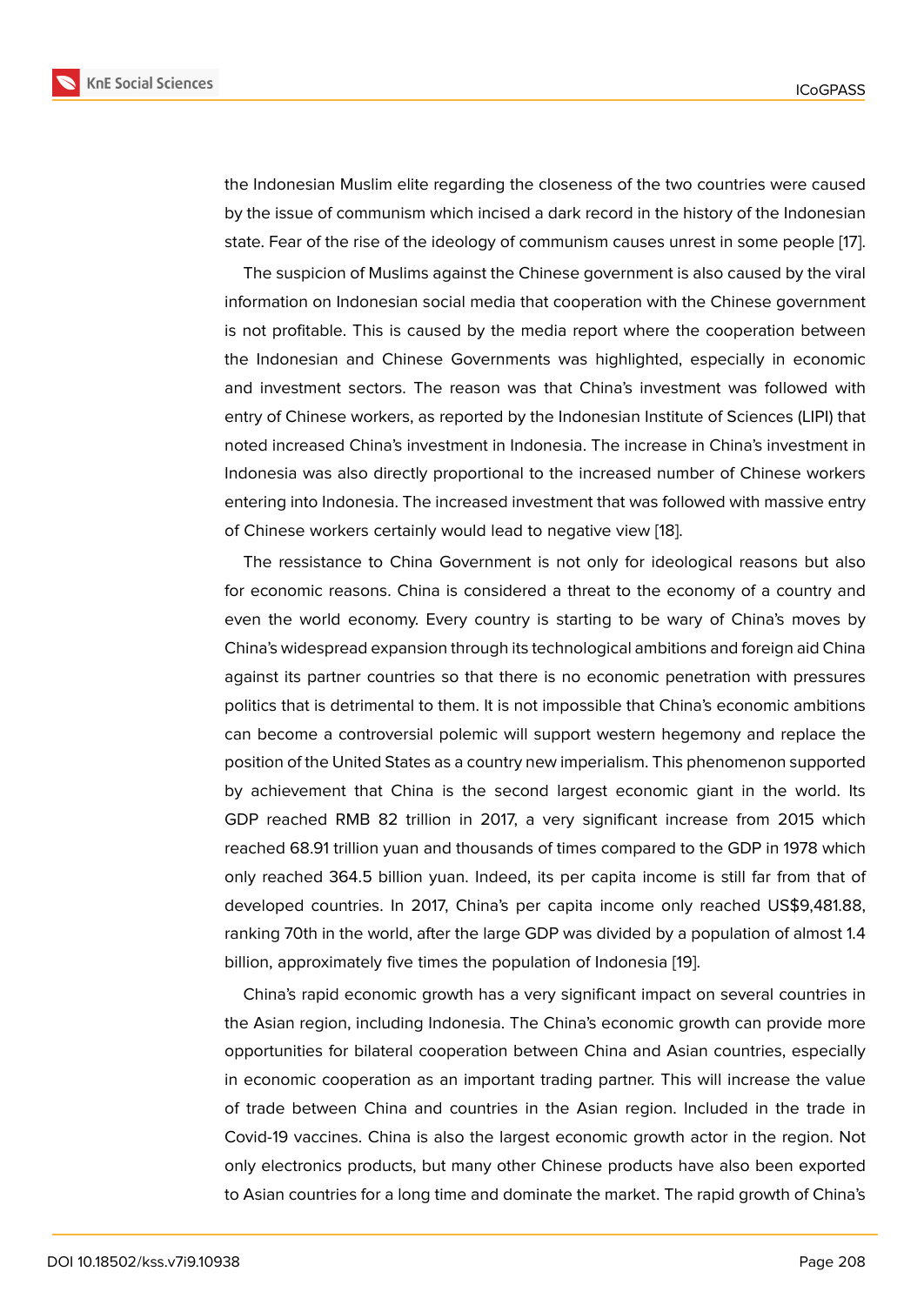

trade will still occur in the future and will always have an impact on the economic growth of other countries, including Indonesia.

Another impact is in the field of educational cooperation. In the future, educational cooperation between Indonesia and China will increase significantly. Indonesian teachers have more opportunities to participate in exchange programs in China. Indonesian students also have more opportunities to get scholarships from the Chinese government.

# **6. Conclusion**

Based on the research results that have been presented above, it can be concluded:

- 1. Educational cooperation programs between the Government of China and the Government of Indonesia are necessary, especially the teacher exchange program.
- 2. School background correlates with teachers' opinion of the need for cooperation with the Chinese Government. Teachers who come from religious-based schools tend to disapprove of educational cooperation programs with the Chinese government.
- 3. School background correlates with the teacher's interest in joining the teacher exchange program to China. Teachers who come from religion-based schools tend not to be interested in participating in cooperative programs.
- 4. The current socio-political conditions in Indonesia have relatively affected teachers' perceptions of the Chinese government.

### **References**

- <span id="page-9-0"></span>[1] Shalahuddin M. Peran strategis guru dalam mewujudkan SDM Indonesia unggul. Radar Bekasi; 2019 Nov 21. Available from: https://radarbekasi.id/2019/11/21/peranstrategis-guru-dalam-mewujudkan-sdm-indonesia-unggul/
- <span id="page-9-1"></span>[2] Dendih A. Stretagisnya peran guru sebagai agen perubahan. Dinas pendidikan kabupaten bandung barat; 2019 July 18. Available from: http://disdikkbb.org/news/strategisnya-peran-guru-sebagai-agen-perubahan/
- <span id="page-9-2"></span>[3] Kusnandar. Guru Profesional Implementasi Kurikulum Tingkat Satuan Pendidikan (KTSP) dan Sukses dalam Sertifikasi Guru. Jakarta: Raja Grafindo Persada. 2009.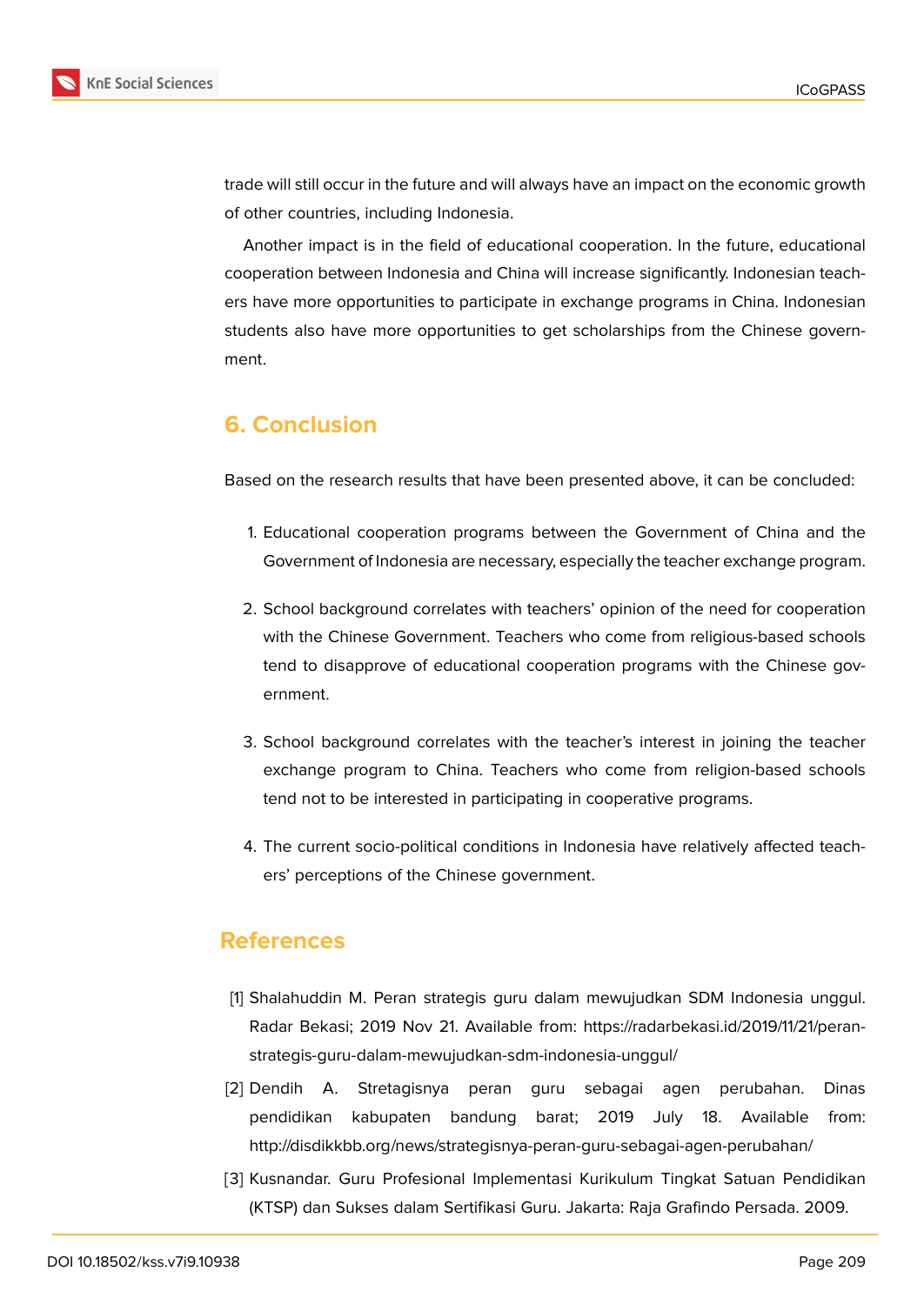- [4] Erasmus+. Go international a practical guide on strategic internalisation in vocational education and training. European Union; 2017 December 29. Available from: https://ec.europa.eu/programmes/erasmus-plus/sites/default/files/eac-a06-gointernational\_en.pdf
- <span id="page-10-0"></span>[5] Setiawan AB. Menimbang internasionalisasi pendidikan. Unnes; 2014 September 13. Available from: https://unnes.ac.id/gagasan/menimbang-internasionalisasipendidikan
- [6] Whitney Z. Teacher exchange programs abroad. Go Overseas; 2016 December 28. Available from: https://www.gooverseas.com/teach-abroad/teacher-exchange
- <span id="page-10-1"></span>[7] Bhagan S. Teacher exchange programs: What they are & how you can do one. GoAbroad; 2020 February 27. Available from: https://www.goabroad.com/articles/teach-abroad/teacher-exchange-programs
- <span id="page-10-2"></span>[8] Edarabia. Teacher exchange program abroad. 2022 March 1. Available from: https://www.edarabia.com/teacher-exchange-programs-abroad/
- [9] Cherry K. What is perception? Verrywell Mind; 2020 July 9. Available from: https://www.verywellmind.com/perception-and-the-perceptual-process-2795839
- <span id="page-10-3"></span>[10] Badan Pengembangan dan Pembinaan Bahasa. Kamus besar bahasa Indonesia. 2021 October 31.
- <span id="page-10-4"></span>[11] Walgio B. Pengantar psikologi umum. Yogyakarta: Penerbit Andi; 2005.
- <span id="page-10-5"></span>[12] Saleh AR. Psikologi: Suatu pengantar dalam perspektif Islam. Jakarta: Kencana; 2004.
- <span id="page-10-6"></span>[13] Cambridge University Dictionary. Cambridge University; 2021 August 31. Available from: https://dictionary.cambridge.org/dictionary/english/readiness
- [14] Rapoport A. Sustainability of teachers' international experiences: Conditions for institutionalization of international program outcomes. Dupriez V, editor. Education Research International; London.; 2011. https://doi.org/10.1155/2011/591276
- <span id="page-10-7"></span>[15] Rohman A, Mustofa MC, Hakim M et al. Islam, Indonesia & Tiongkok; Analisis potensi peningkatan people to people connectivity. Foreign Ministry. Jakarta; 2020. Available from: https://kemlu.go.id/
- <span id="page-10-8"></span>[16] Salkind N.J. Encyclopedia of research design. Internet-based research method. 2012 December 27. Available from: https://methods.sagepub.com/reference/encycof-res[earch-design/n193.x](https://kemlu.go.id/download/L3NpdGVzL3B1c2F0L0RvY3VtZW50cy9LYWppYW4lMjBCUFBLL1AzSzIlMjBBU1BBU0FGLzE4X0thamlhbiUyMEtlbWl0cmFhbl8yMDIwJTIwXy1fSXNsYW1fSW5kb25lc2lhXyUyNl9UaW9uZ2tva19GSU4ucGRm)ml
- <span id="page-10-9"></span>[17] Huwaida H. Statistika deskriptif. Banjarmasin: POLIBAN PRESS; 2019.
- <span id="page-10-11"></span><span id="page-10-10"></span>[18] Wilfridus S.E. Peningkatan jumlah pekerja china seiring kenaikan nilai investasi. Merdeka.com; 2018 May 8. Available from: